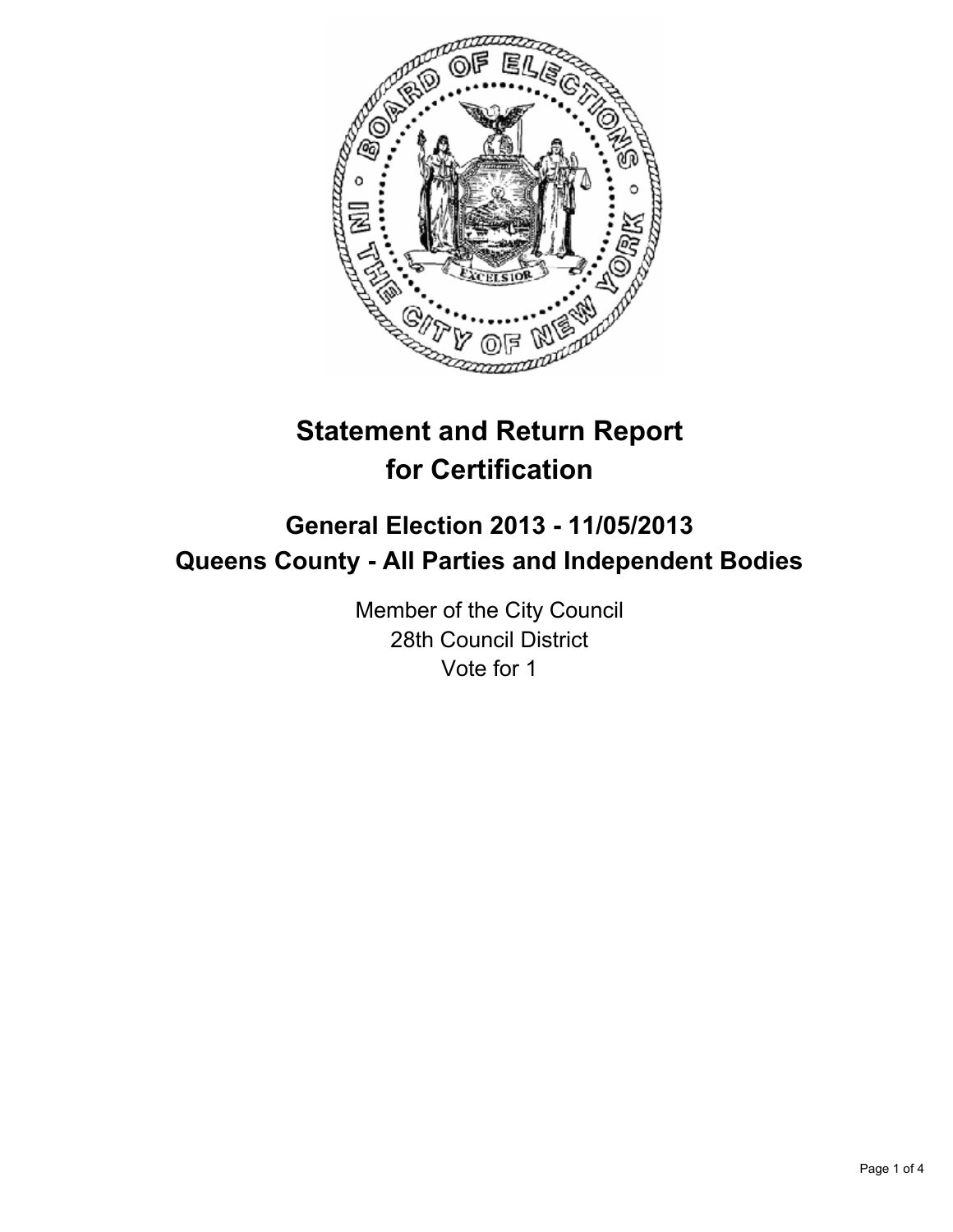

#### **Assembly District 24**

| <b>PUBLIC COUNTER</b>                                    | 1,229 |
|----------------------------------------------------------|-------|
| <b>EMERGENCY</b>                                         | 0     |
| ABSENTEE/MILITARY                                        | 18    |
| <b>FEDERAL</b>                                           | 0     |
| SPECIAL PRESIDENTIAL                                     | 0     |
| AFFIDAVIT                                                | 18    |
| <b>Total Ballots</b>                                     | 1,265 |
| Less - Inapplicable Federal/Special Presidential Ballots | 0     |
| <b>Total Applicable Ballots</b>                          | 1,265 |
| <b>RUBEN WILLS (DEMOCRATIC)</b>                          | 999   |
| MIREILLE P. LEROY (UNITY)                                | 44    |
| HETTIYE POWELL (WRITE-IN)                                |       |
| <b>Total Votes</b>                                       | 1,044 |
| Unrecorded                                               | 221   |

**Assembly District 31**

| <b>PUBLIC COUNTER</b>                                    | 3,453    |
|----------------------------------------------------------|----------|
| <b>EMERGENCY</b>                                         | 0        |
| ABSENTEE/MILITARY                                        | 68       |
| <b>FEDERAL</b>                                           | 0        |
| <b>SPECIAL PRESIDENTIAL</b>                              | $\Omega$ |
| <b>AFFIDAVIT</b>                                         | 30       |
| <b>Total Ballots</b>                                     | 3,551    |
| Less - Inapplicable Federal/Special Presidential Ballots | 0        |
| <b>Total Applicable Ballots</b>                          | 3,551    |
| <b>RUBEN WILLS (DEMOCRATIC)</b>                          | 2,914    |
| MIREILLE P. LEROY (UNITY)                                | 122      |
| ERICK SALGADO (WRITE-IN)                                 | 2        |
| JOHN NAUDUS (WRITE-IN)                                   | 2        |
| UNATTRIBUTABLE WRITE-IN (WRITE-IN)                       | 3        |
| <b>Total Votes</b>                                       | 3,043    |
| Unrecorded                                               | 508      |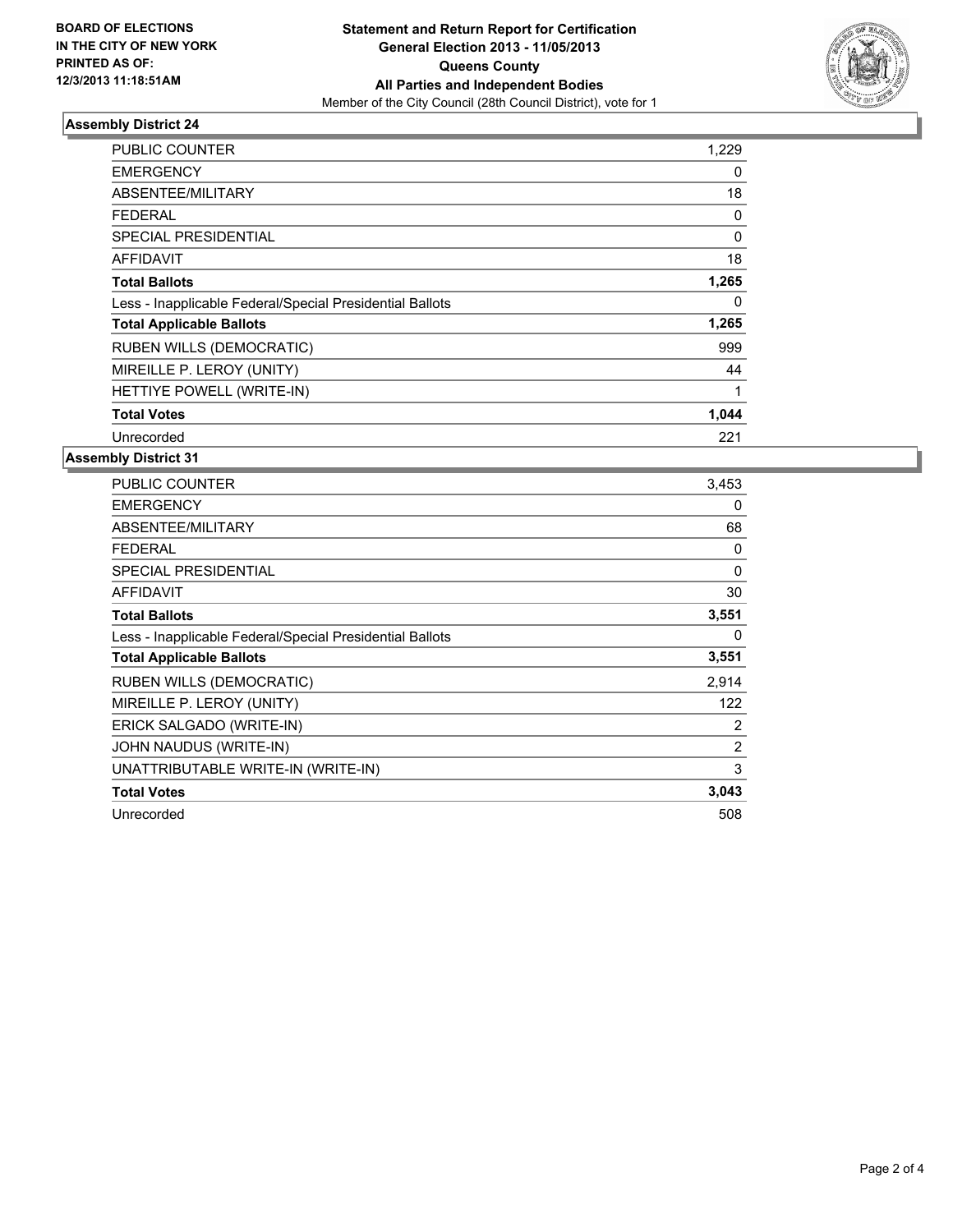

### **Assembly District 32**

| <b>PUBLIC COUNTER</b>                                    | 11,547         |
|----------------------------------------------------------|----------------|
| <b>EMERGENCY</b>                                         | 6              |
| ABSENTEE/MILITARY                                        | 249            |
| <b>FEDERAL</b>                                           | 0              |
| <b>SPECIAL PRESIDENTIAL</b>                              | 0              |
| <b>AFFIDAVIT</b>                                         | 118            |
| <b>Total Ballots</b>                                     | 11,920         |
| Less - Inapplicable Federal/Special Presidential Ballots | 0              |
| <b>Total Applicable Ballots</b>                          | 11,920         |
| <b>RUBEN WILLS (DEMOCRATIC)</b>                          | 10,360         |
| MIREILLE P. LEROY (UNITY)                                | 513            |
| DARIN SAUNDERS (WRITE-IN)                                | 1              |
| KATHERINE JAMES (WRITE-IN)                               | 1              |
| LONDELL SIMS (WRITE-IN)                                  | 1              |
| UNATTRIBUTABLE WRITE-IN (WRITE-IN)                       | $\overline{2}$ |
| WILLIAM BUTLER SR. (WRITE-IN)                            | 1              |
| WILLIE L BARKER (WRITE-IN)                               | 1              |
| <b>Total Votes</b>                                       | 10,880         |
| Unrecorded                                               | 1,040          |

#### **Assembly District 38**

| <b>PUBLIC COUNTER</b>                                    | 941            |
|----------------------------------------------------------|----------------|
| <b>EMERGENCY</b>                                         | 0              |
| ABSENTEE/MILITARY                                        | 9              |
| FEDERAL                                                  | 0              |
| <b>SPECIAL PRESIDENTIAL</b>                              | 0              |
| <b>AFFIDAVIT</b>                                         | 13             |
| <b>Total Ballots</b>                                     | 963            |
| Less - Inapplicable Federal/Special Presidential Ballots | 0              |
| <b>Total Applicable Ballots</b>                          | 963            |
| <b>RUBEN WILLS (DEMOCRATIC)</b>                          | 723            |
| MIREILLE P. LEROY (UNITY)                                | 52             |
| ERIC ULRICH (WRITE-IN)                                   | 2              |
| THOMAS MCMAN (WRITE-IN)                                  | 1              |
| UNATTRIBUTABLE WRITE-IN (WRITE-IN)                       | $\overline{2}$ |
| <b>Total Votes</b>                                       | 780            |
| Unrecorded                                               | 183            |